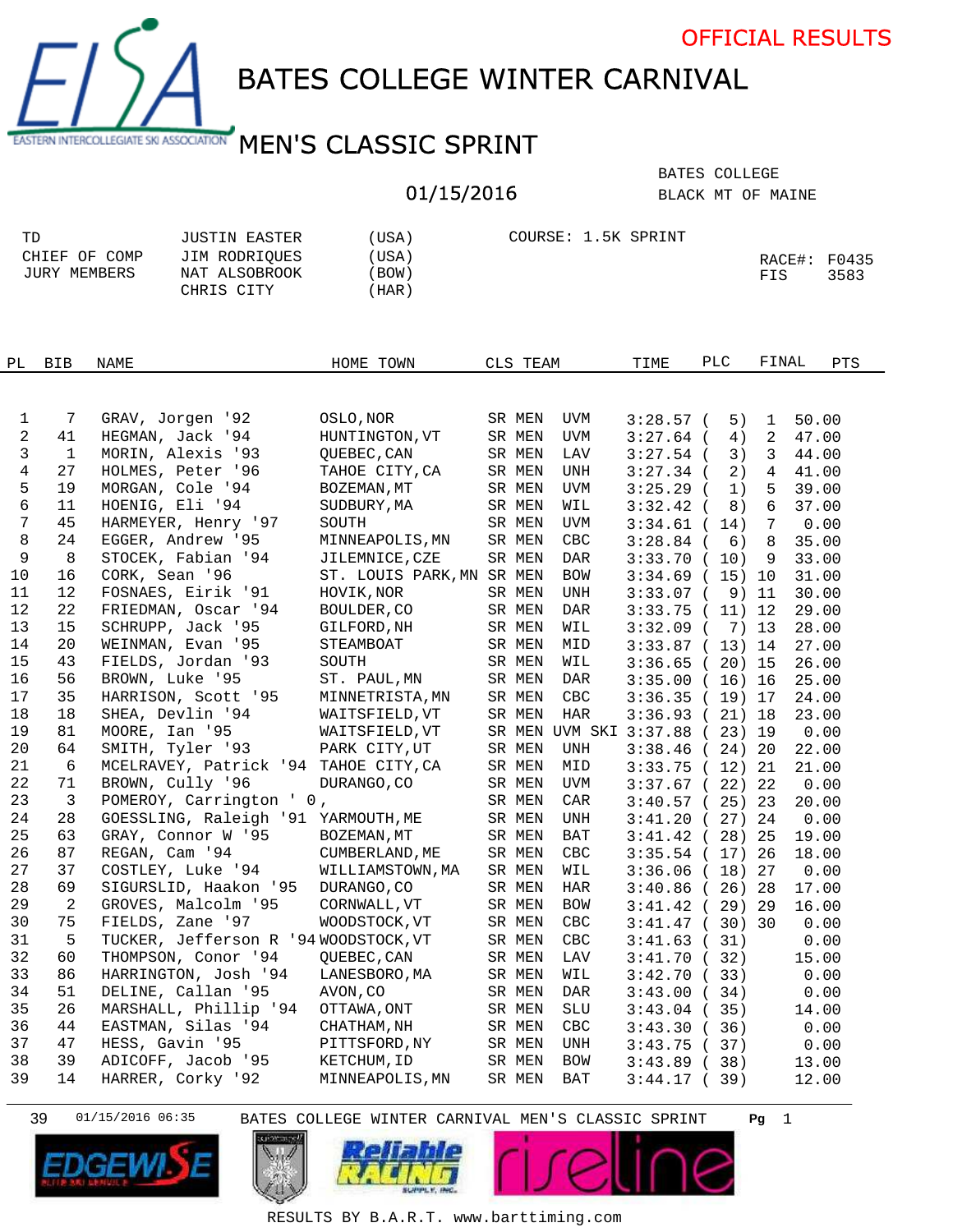| РL | <b>BIB</b>    | <b>NAME</b>              | HOME TOWN                 | CLS TEAM |                                 | TIME            | <b>PLC</b> | FINAL | PTS   |  |
|----|---------------|--------------------------|---------------------------|----------|---------------------------------|-----------------|------------|-------|-------|--|
| 40 | 91            | SINKLER, Sam '95         | MINNEAPOLIS, MN           |          | SR MEN COLBY                    | 3:44.63(40)     |            |       | 0.00  |  |
| 41 | 21            | MILLSLAGLE, Max '95      | BEND, OR                  | SR MEN   | BAT                             | 3:44.64(41)     |            |       | 11.00 |  |
|    | 67            |                          |                           |          |                                 |                 |            |       |       |  |
| 42 |               | YOUNG, Matthew '97       | GILFORD, NH               | SR MEN   | SLU                             | 3:44.94(42)     |            |       | 10.00 |  |
| 43 | 90            | GORDON, Koby '97         | SAXTONS RIVER, VT         | SR MEN   |                                 | 3:45.64(43)     |            |       | 0.00  |  |
| 44 | 29            | CURRY, Kyle '94          | BLUE MT LAKE, NY          | SR MEN   | SLU                             | 3:45.83(44)     |            |       | 9.00  |  |
| 45 | 54            | WIGHT, Calvin '94        | CONCORD, MA               | SR MEN   | CBC                             | 3:45.98(45)     |            |       | 0.00  |  |
| 46 | 68            | MCEWEN, Gavin '97        | WESTON, MA                | SR MEN   | DAR                             | 3:46.07(46)     |            |       | 0.00  |  |
| 47 | 74            | CARR, Evan '97           | MANLIUS,NY                | SR MEN   | WIL                             | 3:46.13(47)     |            |       | 0.00  |  |
| 48 | 66            | SALACROUP, Remi '96      | FRANCE, FR                | SR MEN   | UVM                             | 3:46.80(48)     |            |       | 0.00  |  |
| 49 | 53            | MCDONALD, Parker '95     | VAIL, CO                  | SR MEN   | BAT                             | 3:46.83(49)     |            |       | 0.00  |  |
| 50 | 25            | VAN WALRAVEN, Patrick ', |                           | SR MEN   | CAR                             | 3:46.84(50)     |            |       | 8.00  |  |
|    |               | 0                        |                           |          |                                 |                 |            |       |       |  |
| 51 | 92            | BIGELOW, Magnus '93      | LANDGROVE, VT             | SR MEN   |                                 |                 |            |       |       |  |
|    |               |                          |                           |          |                                 | 3:46.90(51)     |            |       | 0.00  |  |
| 52 | 61            | GARDNER, Nick '96        | STILLWATER, MN            | SR MEN   | WIL                             | 3:47.04(52)     |            |       | 0.00  |  |
| 53 | 36            | ANDERSON, Soren '94      | AMHERST, WI               | SR MEN   | HAR                             | 3:47.10(53)     |            |       | 7.00  |  |
| 54 | 65            | CASTREN, Ruben '96       | KALISPEL, MT              | SR MEN   | SLU                             | 3:47.32(54)     |            |       | 0.00  |  |
| 55 | 78            | CHRISTIAN, Shane '95     | TAHOE VISTA, CA           | SR MEN   | UNH                             | 3:47.39(55)     |            |       | 0.00  |  |
| 56 | 57            | MEYER, Ian '94           | WESTON, MA                | SR MEN   | HAR                             | 3:47.90(56)     |            |       | 0.00  |  |
| 57 | 31            | MOREAU, Nathan '94       | FALMOUTH, ME              | SR MEN   | BAT                             | 3:48.89(57)     |            |       | 0.00  |  |
| 58 | 62            | ZEBEDIAH, Millslagle     | BEND, OR                  | SR MEN   | MID                             | 3:48.98(58)     |            |       | 6.00  |  |
|    |               | 197                      |                           |          |                                 |                 |            |       |       |  |
| 59 | 48            | RAMSAY, Dustin '96       | HAMPDEN, ME               | SR MEN   | SLU                             | 3:49.02(59)     |            |       | 0.00  |  |
| 60 | 10            | SWOMLEY, Calvin '94      | LITCHFIELD, CT            | SR MEN   | SLU                             | 3:49.02(60)     |            |       | 0.00  |  |
| 61 | 88            | GOLDBERG, Zach '94       | HANOVER, NH               | SR MEN   |                                 |                 |            |       |       |  |
|    |               |                          |                           |          |                                 | 3:49.19(61)     |            |       | 0.00  |  |
| 62 | 80            | WELLER, Chris ' 0        | $\mathbf{r}$              | SR MEN   | CAR                             | 3:49.85(62)     |            |       | 5.00  |  |
| 63 | 46            | SHAHEEN, Samuel '96      | MINNEAPOLIS, MN           | SR MEN   | BOW                             | 3:50.20(63)     |            |       | 0.00  |  |
| 64 | 79            | REED, Sam '93            | KEENE, NH                 |          | SR MEN UNH SKI 3:50.85 ( 64)    |                 |            |       | 0.00  |  |
| 65 | 50            | NOTTONSON, Lewis '97     | ACTON, MA                 | SR MEN   | MID                             | 3:52.39(65)     |            |       | 0.00  |  |
| 66 | 30            | VOLZ, Jacob '96          | INCLINE                   | SR MEN   | MID                             | 3:52.50(66)     |            |       | 0.00  |  |
| 67 | 40            | HYRNUK, Connor '97       | BOONVILLE, NY             | SR MEN   | UMPI                            | 3:52.66(67)     |            |       | 4.00  |  |
| 68 | 77            | ROSKO, Wade '96          | DILLON, CO                | SR MEN   | BAT                             | 3:53.19(68)     |            |       | 0.00  |  |
| 69 | 34            | KETTERSON, Jan '94       | BLOOMINGTON, MN           | SR MEN   | DAR                             | 3:53.40(69)     |            |       | 0.00  |  |
| 70 | 72            | ZABELL, Sam '97          | TRUCKEE, CA               | SR MEN   | MID                             | 3:53.87(70)     |            |       | 0.00  |  |
| 71 | 58            | SCHMELZLE, Liam '97      | ST. LOUIS PARK, MN SR MEN |          | SMC                             | 3:54.41(71)     |            |       | 3.00  |  |
| 72 | 32            | PERRY, Graham ' 0        | $\mathbf{r}$              | SR MEN   | CAR                             | 3:54.64(72)     |            |       | 0.00  |  |
| 73 | 38            | FONTAINE, Hugo '90       | QUEBEC, CAN               | SR MEN   | LAV                             | 3:54.78(73)     |            |       | 2.00  |  |
| 74 | 9             | MULSHINE, Liam '96       | QUEENSBURY, NY            | SR MEN   | HAR                             | 3:55.25(74)     |            |       | 0.00  |  |
| 75 | 73            | LA LIBERTE, Torin '95    | MADISON, NH               | SR MEN   | SMC                             | $3:55.65$ ( 75) |            |       | 1.00  |  |
| 76 |               | GREEN, Connor '96        |                           |          |                                 |                 |            |       |       |  |
|    | 49            |                          | PITTSFORD, NY             |          | ${\rm SR}$ ${\rm MEN}$ $\;$ HAR | 3:55.92(76)     |            |       | 0.00  |  |
| 77 | 85            | HOLLAND, Morgan '94      | CONCORD, NH               |          | SR MEN ST.                      | 3:56.20(77)     |            |       | 0.00  |  |
| 78 | 52            | ALLAN, Nelson ' 0        | $\mathbf{r}$              | SR MEN   | CAR                             | 3:57.36(78)     |            |       | 0.00  |  |
| 79 | 42            | DEETER, Aaron '96        | TRUCKEE, CA               | SR MEN   | SMC                             | $3:57.84$ ( 79) |            |       | 0.00  |  |
| 80 | 59            | NICHOLS, William '97     | SALT LAKE CITY, UT SR MEN |          | BOW                             | 3:58.82(80)     |            |       | 0.00  |  |
| 81 | 33            | DOYLE, Matthew '96       | SALISBURY, NH             |          | SR MEN ANDOVER 4:00.94 (81)     |                 |            |       | 0.00  |  |
| 82 | 89            | COLT, Henry '95          | WHATELY, MA               |          | SR MEN BATES                    | 4:02.71(82)     |            |       | 0.00  |  |
| 83 | 76            | LANDRUM, Marshal '96     | COMO PARK, MN             | SR MEN   | BOW                             | 4:03.25(83)     |            |       | 0.00  |  |
| 84 | 55            | AUSTEN, Timothy ' 0      | $\mathbf{r}$              | SR MEN   | CAR                             | 4:04.85(84)     |            |       | 0.00  |  |
| 85 | 83            | MEYERSON, Jacob '96      | CONCORD, MA               | SR MEN   |                                 | $4:06.68$ (85)  |            |       | 0.00  |  |
| 86 | 70            | VREUGDENHIL-BEAUCLER,    | $\mathbf{r}$              | SR MEN   | CAR                             | 4:06.87(86)     |            |       | 0.00  |  |
|    |               | Avery ' 0                |                           |          |                                 |                 |            |       |       |  |
|    |               |                          |                           |          |                                 |                 |            |       |       |  |
| 87 | 17            | VEAYO, Zach '95          | FARMINGTON, ME            | SR MEN   | UMPI                            | 4:07.21(87)     |            |       | 0.00  |  |
| 88 | 23            | FOGG, Sam '94            | RUTLAND, VT               | SR MEN   | SMC                             | 4:11.09(88)     |            |       | 0.00  |  |
| 89 | 84            | POSCH, August '96        | WESTFORD, MA              |          | SR MEN BOWDOIN 4:11.69 (89)     |                 |            |       | 0.00  |  |
| 90 | 4             | PUTNAM, Cody '94         | ST. ALBANS, VT            | SR MEN   | SMC                             | 4:21.52(90)     |            |       | 0.00  |  |
| 91 | 13            | MARSHALL, Ian '96        | SACO, ME                  | SR MEN   | UMPI                            | 4:27.22(91)     |            |       | 0.00  |  |
|    | 91            |                          |                           |          |                                 |                 |            |       |       |  |
|    |               |                          |                           |          |                                 |                 |            |       |       |  |
|    | Did Not Start |                          |                           |          |                                 |                 |            |       |       |  |
| 0  | 82            | THOMBS, Dylan '95        | MONMOUTH, ME              |          | DNS 1 BATES                     | $: 0.00$ (      |            | 0)    |       |  |
|    |               |                          |                           |          |                                 |                 |            |       |       |  |

92 01/15/2016 06:35 BATES COLLEGE WINTER CARNIVAL MEN'S CLASSIC SPRINT **Pg** 2





RESULTS BY B.A.R.T. www.barttiming.com

**AND**